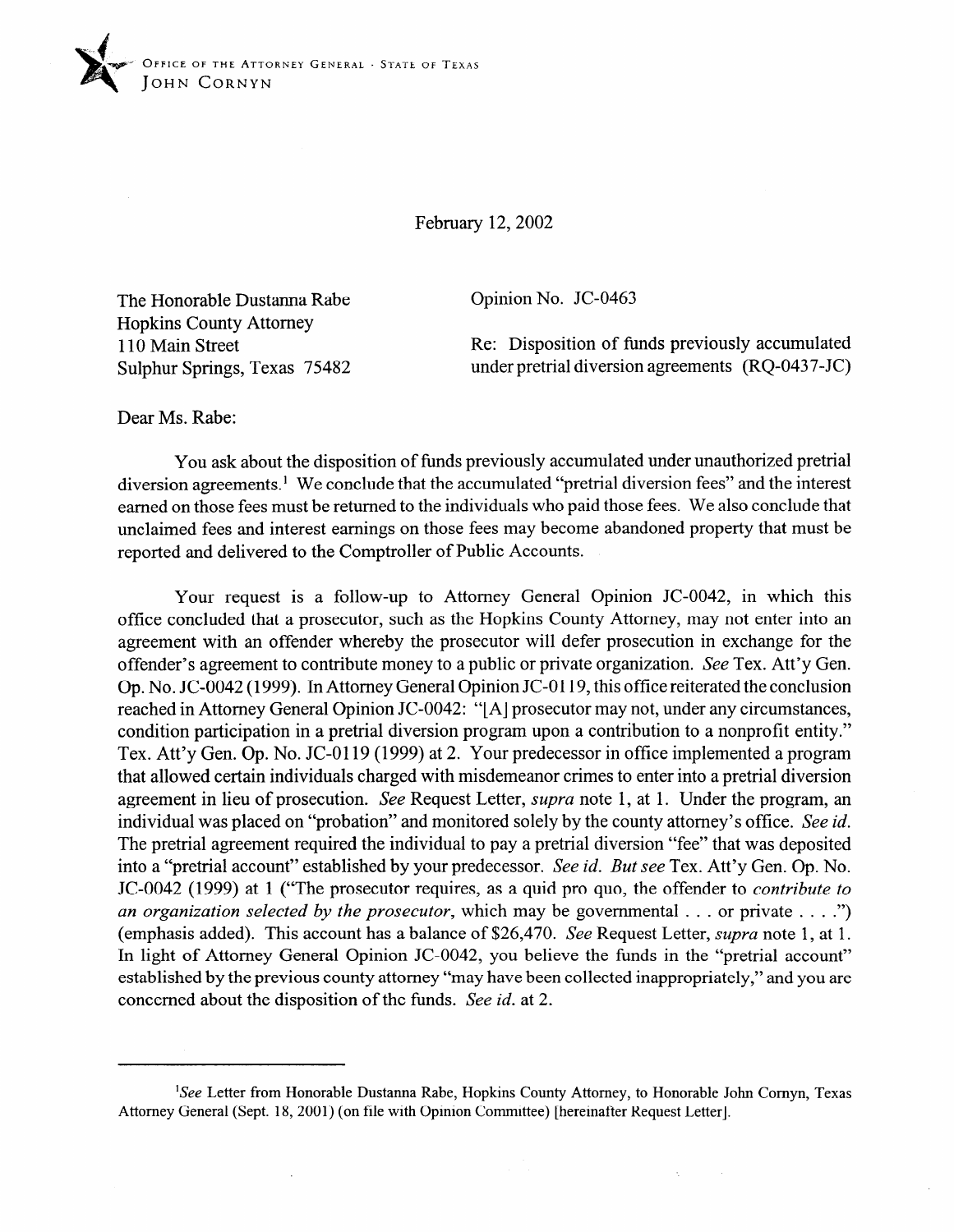You ask:

- 1) [W]hat do you recommend the County Attorney's office do with money that remains in a pre-trial diversion fund set up by the previous county attorney?
- 2) In the event your response is [that] the money collected shall be returned to those who contributed to the account, what shall be done if we cannot locate complete records indicating who has paid into the account[?]
- 3) [W]hat shall be done with any interest that has accrued on the account[?]

Request Letter, *supra* note 1, at 1.

With respect to your first question, we conclude that pretrial diversion fee moneys that remain in the pretrial diversion fund must be returned to the individuals who paid those fees. See Camacho v. Samaniego, 954 S.W.2d 811(Tex. App.–El Paso 1997, pet. denied) (holding that bail bond companies were entitled to refund of the unauthorized bail bond filing fees collected by sheriff from companies). They do not belong to the county attorney's office nor to the county because the county attorney was not authorized to collect the pretrial diversion fees. See id. at 825 ("A tax or fee collected without statutory authority should not be considered the property of the governmental entity."). We are unaware of any statutory authority—and you do not direct us to any—that would allow or require the county attorney's office or the county to retain these funds.  $Cf$ . TEX. GOV'T CODE ANN. § 54.745 (Vernon 1998) (providing that nonrefundable filing fee collected under pretrial diversion program operated in El Paso County must be deposited in county's general fund).  $\frac{1}{1}$  b  $\frac{1}{1}$  county must be deposited in El Paso County s general funds).

We do not believe the "voluntary payment rule" precludes the return of the pretrial diversion<br>fees. According to this rule, the fact that a fee is not authorized does not necessarily mean that a person who has paid the fee is entitled to a refund. See Tex. Att'y Gen. Op. No. JC-0286 (2000) at 4. Texas courts have consistently held that voluntary payment of an illegal tax or fee, based on a mistake of law, will not support a claim for repayment. See Camacho, 954 S.W.2d at 825-26 (citing cases); see also Tex. Att'y Gen. Op. No. JC-0286 (2000) at 5 ("If the equipment dealer here acted under the mistaken conclusion that he was legally required to prepay taxes in 1999, that would have been a mistake of law."). A person who has voluntarily paid an illegal tax or fee "can receive a refund only upon a showing that the payment resulted from fraud, mutual mistake of fact, or duress, whether implied or express." Camacho, 954 S.W.2d at 826. We have found no instance in which a Texas court has applied the voluntary payment rule to funds collected by a prosecutor directly from individuals charged with criminal misconduct in lieu of prosecution, as involved here. But even assuming that a court would apply the rule in this context, we believe a court would hold that the individuals who paid the pretrial diversion fees were entitled to repayment because the fees were paid under duress. Failure to pay the pretrial diversion fees would have had a serious detrimental

paid under duress. Failure to pay the pretrial diversion fees would have had a serious detrimental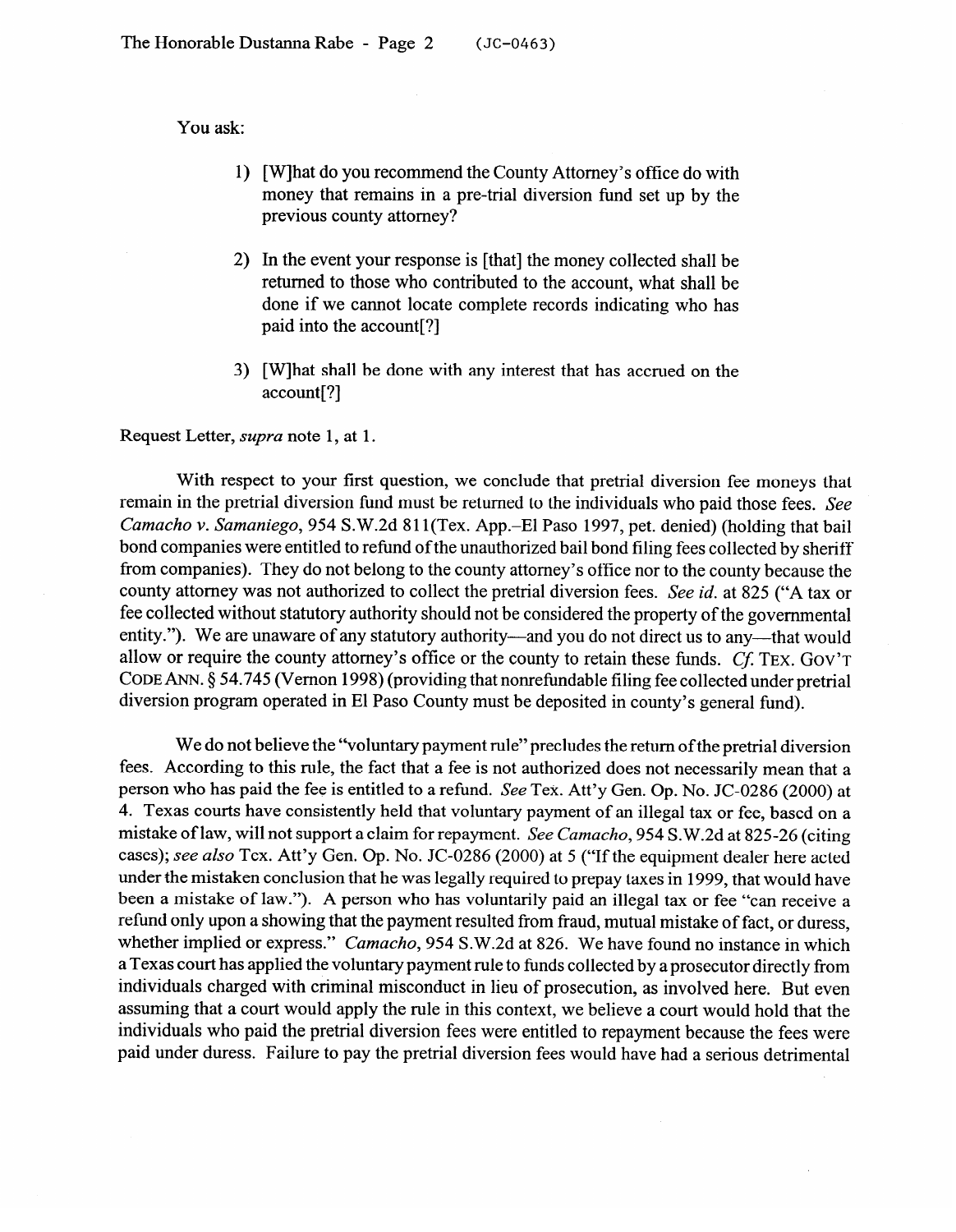effect-prosecution-on the individuals charged with misdemeanors; and the county attorney could impose this detriment on the individuals without recourse to the courts. See *id.* at 825.

Similarly, in *Camacho,* the El Paso Court of Appeals held that bail bond companies were entitled to refund of illegal fees paid to the sheriff on each misdemeanor and surety bond issued by these companies because the fees were paid under duress. See *id.* at 814, *825-26.* The *Camacho*  court, after reviewing the cases that addressed the repayment of illegal taxes or fees, identified two elements that distinguished a fee or tax paid under duress from a voluntary payment: (1) the type of detriment that results to the taxpayer from a failure to pay; and (2) the type of mechanism available to the governmental entity to ensure payment. *See id.* at *826.* The *Camacho* court noted that the first element is met if failure to pay the tax or fee will foreclose the ability of a business to continue operation, or cause financial loss or closure of the business. See *id.* With respect to the second element, the court explained that "[i]f the [governmental] entity has to seek payment through the courts, such as a suit to collect back property taxes, then no duress is present," but "[i]f the governmental authority can impose a penalty without recourse to the courts, however, then duress is present." Id. In the case before it, the *Camacho* court concluded that the first element was met because failure to pay the bail bond fee would have prevented the bail bond companies from issuing surety bonds, *i.e.*, they could not conduct their business. See id. at 827. The second element was also met because failure to pay the fee would have meant that the surety bond would not be also met because failure to pay the fee would have meant that the surety bond would not be processed by the sheriff. See *id.* In other words, the county could impose the penalty without recourse to the courts. See *id.* 

Here, failure to pay the pretrial diversion fees would have resulted in criminal prosecution of individuals charged with misdemeanors. And this penalty—the prosecution itself—could be imposed unitaterally by the county attorney. Therefore, there was "duress." Thus, even if the  $\mu$ imposed universally by the county attorney. Thus, which is doubtful individuals who maid the fees usual the  $\mu$  $\frac{1}{2}$  applied to a rational

In answer to your third question regarding the disposition of interest earnings, we conclude that interest earned on the pretrial diversion fees deposited in the pretrial account must also be returned to the individuals who paid those fees. Under the common law, interest follows principal, or, more poetically, "[I] nterest shall follow the principal, as the shadow the body." Phillips  $\nu$ . Washington Legal Found., 524 U.S. 156, 165-66 (1998) (quoting Beckford v. Tobin, 1 Ves. Sen. 308, 310, 27 Eng. Rep. 1049, 1051 (Ch. 1749)). Texas courts follow the common-law rule. See Sellers v. Harris County, 483 S.W.2d 242, 243 (Tex. 1972); Lawson v. Baker, 220 S.W. 260, 272 (Tex. Civ. App.-Austin 1920, writ ref'd); *accord Phillips*, 524 U.S. at 165-66. As the Texas Supreme Court has stated, "Interest . . . is an increment that accrues" to the principal fund earning it, and, unless lawfully separated from the principal, becomes part of the principal. Sellers, 483 S.W.2d at 243. Thus, the interest accruing to the "pretrial account" accrues to the "principal" of the fees and the individuals who paid them. In the absence of a statutory provision allowing the retention of the interest or any part of it, all the interest must be returned to those who paid the "principal" or the pretrial diversion fees. See Tex. Att'y Gen. Op. No. JC-0195 (2000) at 11 (interest accruing to cash bail bonds accrues to principal of bonds and their owners; county may not retain any interest earned on cash bail bonds).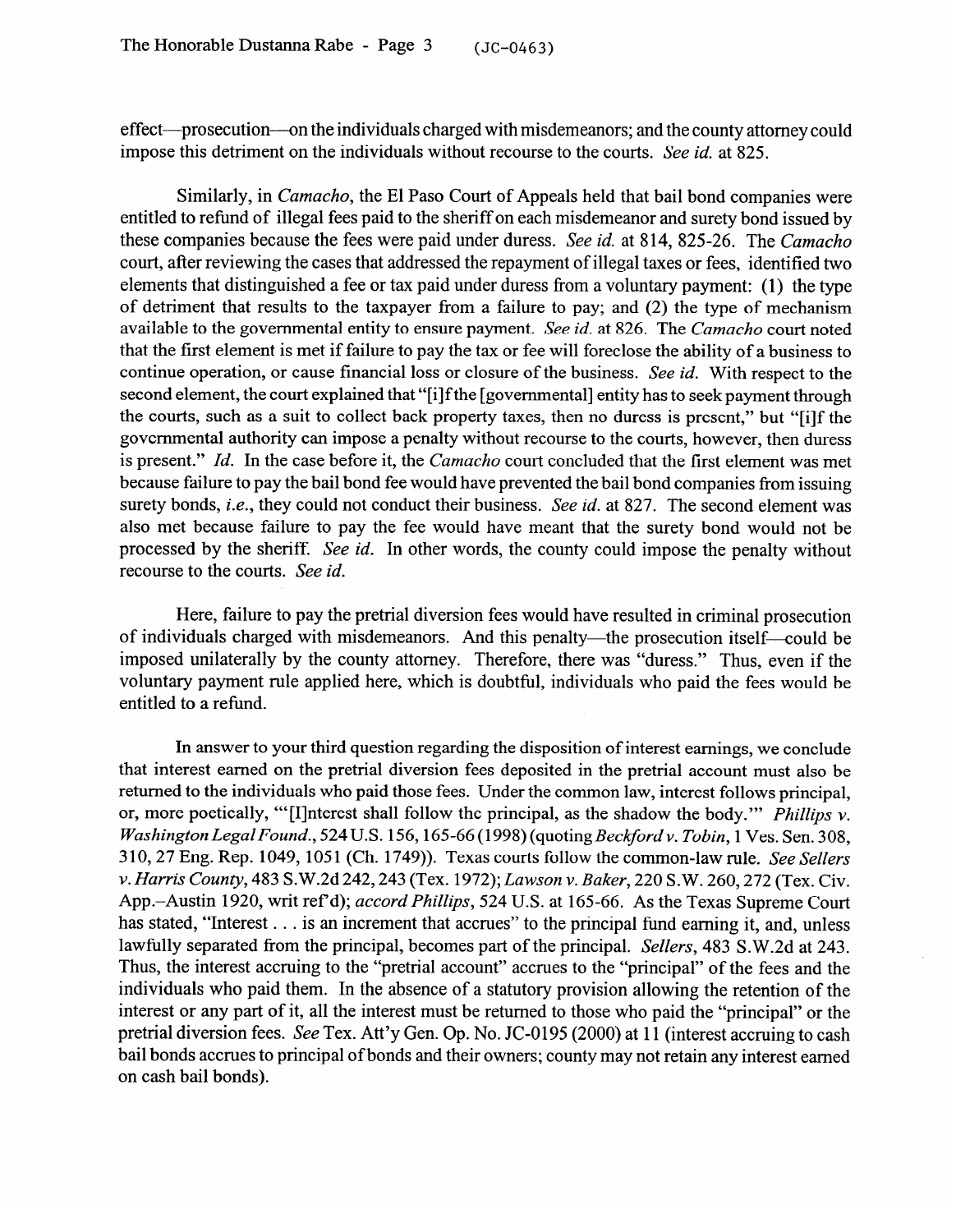Finally, you ask about the disposition of the funds in the pretrial account if your office "cannot locate complete records indicating who has paid into the [pretrial] account." Request Letter, *supra* note 1, at 1. You note that "[w]ithout complete records, the possibility exists there will be unidentifiable funds remaining in the account." *Id.* 

The county attorney's office must, of course, make a reasonable effort to return the pretrial diversion fees and the interest earned on those fees to the individuals who paid the fees. But assuming those individuals cannot be located or are unknown, we conclude that those funds may become abandoned property that must be reported and delivered to the Comptroller of Public Accounts pursuant to chapter 74 of the Property Code. See TEX. PROP. CODE ANN. §§ 74.001-.710 (Vernon 1995 & Supp. 2002). Chapter 74 of the Property Code governs property that is presumed abandoned and is "designed to provide a means for absent owners to reclaim their property." *Melton v. State,* 993 S.W.2d 95 (Tex. 1999). In furtherance of that purpose, chapter 74 sets out a procedure whereby a person holding property that is presumed abandoned pursuant to chapters 72,73, or 75 of the Property Code must annually report and deliver such property to the Comptroller of Public Accounts. See TEX. PROP. CODE ANN. §§ 74.001 (applicability); .101 (holder required to file property report with Comptroller); .201 (Comptroller to give notice after report filed); .301 (delivery of property to Comptroller) (Vernon Supp. 2002). In general, personal property is presumed abandoned if for longer than three years: (1) the existence and location of the owner of the property is unknown to the holder of the property; and (2) according to the knowledge and records of the holder of the property, a claim to the property has not been asserted or an act of ownership of the property has not been exercised. See *id.* 9 72.101 (Vernon 1995). Once property is presumed abandoned, the Comptroller of Public Accounts assumes responsibility for it and, in effect, steps into the absent owner's shoes. *See Tex. Dep 't of Banking v. Mount Olivet Cemetery, 27* S.W.3d 276, 284 (Tex. App.-Austin 2000, pet. denied). "The purpose of removing abandoned property from the possession of the holder is to relieve that holder of any further liability with regard to such property and place it in the hands of the State, thereby providing a means for the absent owner to reclaim the abandoned property." *Mt. Olivet, 27* S.W.3d at 284.